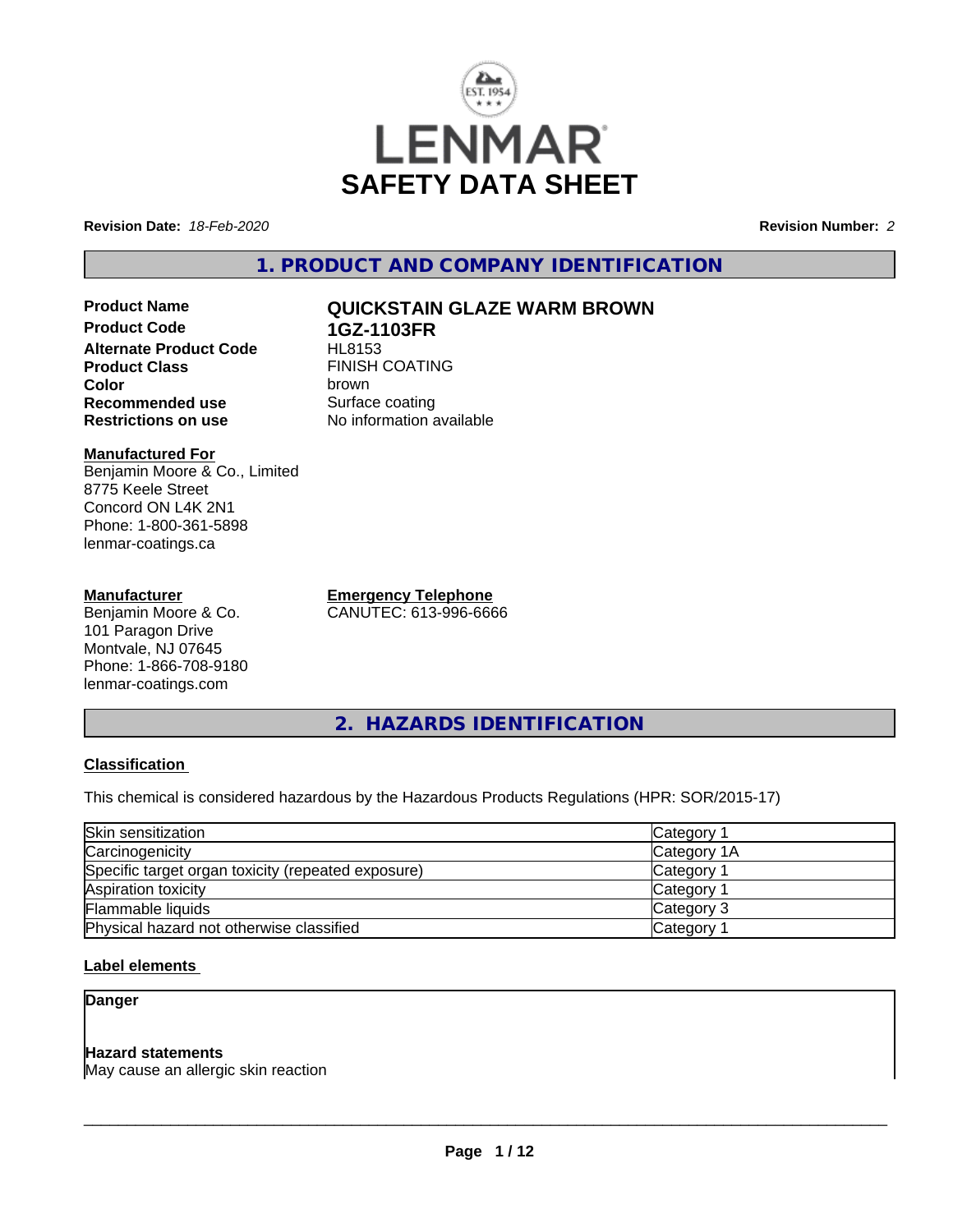

**Appearance** liquid **Odor** solvent

### **Precautionary Statements - Prevention**

Obtain special instructions before use

Do not handle until all safety precautions have been read and understood

Use personal protective equipment as required

Contaminated work clothing should not be allowed out of the workplace

Wear protective gloves

Do not breathe dust/fume/gas/mist/vapors/spray

Wash face, hands and any exposed skin thoroughly after handling

Do not eat, drink or smoke when using this product

Keep away from heat, hot surfaces, sparks, open flames and other ignition sources. No smoking

Keep container tightly closed

Ground/bond container and receiving equipment

Use explosion-proof electrical/ventilating/lighting/equipment

Use only non-sparking tools

Take precautionary measures against static discharge

Immediately after use, place rags, steel wool or waste used with this product in a sealed water-filled metal container or lay flat to dry.

 $\overline{\phantom{a}}$  ,  $\overline{\phantom{a}}$  ,  $\overline{\phantom{a}}$  ,  $\overline{\phantom{a}}$  ,  $\overline{\phantom{a}}$  ,  $\overline{\phantom{a}}$  ,  $\overline{\phantom{a}}$  ,  $\overline{\phantom{a}}$  ,  $\overline{\phantom{a}}$  ,  $\overline{\phantom{a}}$  ,  $\overline{\phantom{a}}$  ,  $\overline{\phantom{a}}$  ,  $\overline{\phantom{a}}$  ,  $\overline{\phantom{a}}$  ,  $\overline{\phantom{a}}$  ,  $\overline{\phantom{a}}$ 

### **Precautionary Statements - Response**

IF exposed or concerned: Get medical advice/attention

**Skin**

If skin irritation or rash occurs: Get medical advice/attention

Wash contaminated clothing before reuse

IF ON SKIN (or hair): Remove/Take off immediately all contaminated clothing. Rinse skin with water/shower **Ingestion**

IF SWALLOWED: Immediately call a POISON CENTER or doctor/physician

Do NOT induce vomiting

**Fire**

In case of fire: Use CO2, dry chemical, or foam for extinction

## **Precautionary Statements - Storage**

Store locked up Store in a well-ventilated place. Keep cool

### **Precautionary Statements - Disposal**

Dispose of contents/container to an approved waste disposal plant

Materials such as rags used with this product may begin to burn by themselves. After use, put rags in water or lay flat to dry, then discard.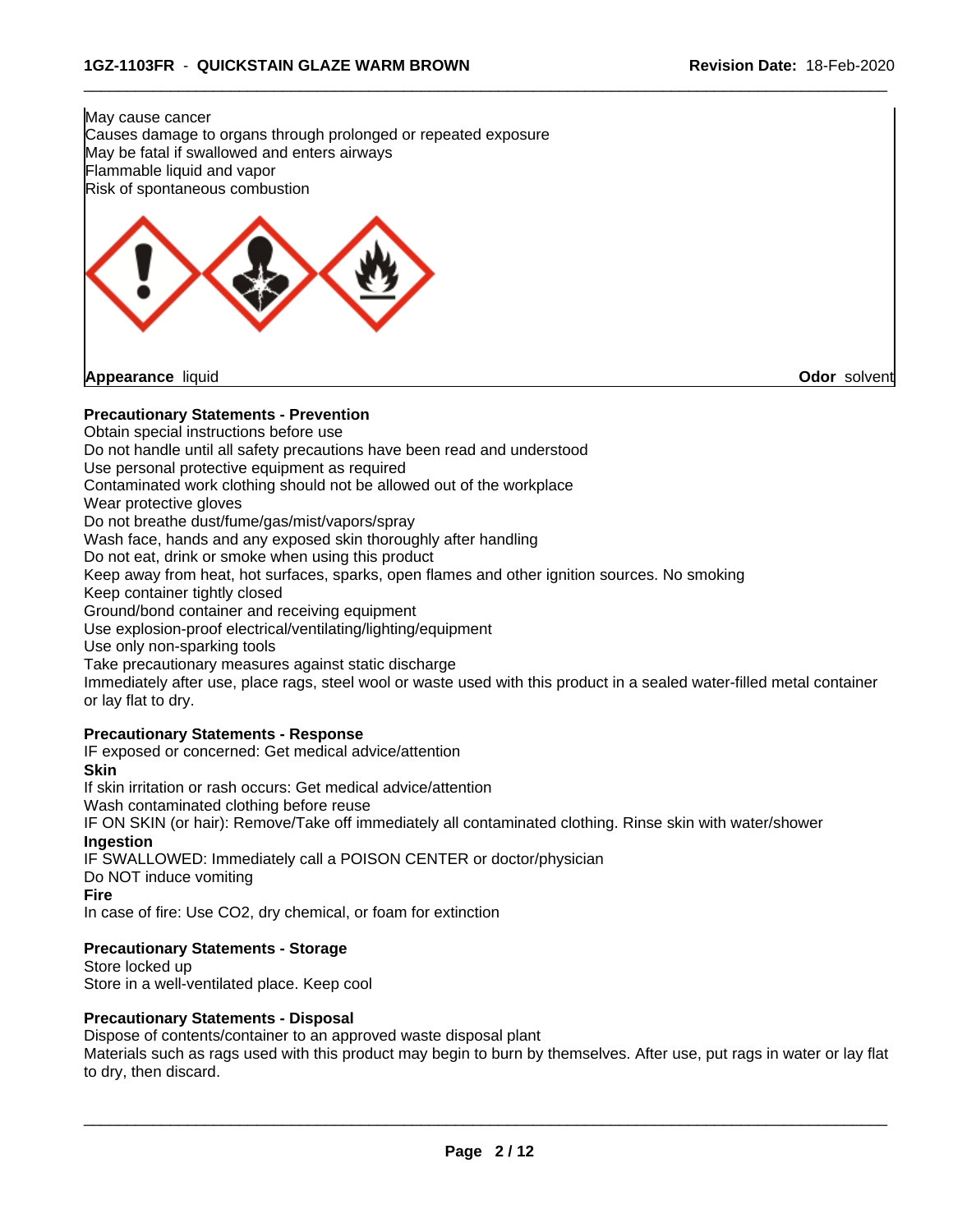## **Other information**

No information available

| <b>Chemical name</b>                            | <b>CAS No.</b> | Weight-%      | <b>Hazardous Material</b><br>registry number<br>(HMIRA registry #) | Date HMIRA filed and<br>Information Review Act date exemption granted<br>(if applicable) |
|-------------------------------------------------|----------------|---------------|--------------------------------------------------------------------|------------------------------------------------------------------------------------------|
| Talc                                            | 14807-96-6     | $10 - 30%$    |                                                                    | $\overline{\phantom{0}}$                                                                 |
| Solvent naphtha, petroleum,<br>medium aliphatic | 64742-88-7     | $7 - 13%$     |                                                                    |                                                                                          |
| Distillates, petroleum,<br>hydrotreated light   | 64742-47-8     | $3 - 7%$      |                                                                    |                                                                                          |
| Stoddard solvent                                | 8052-41-3      | $-5%$         |                                                                    |                                                                                          |
| Raw Umber Pigment                               | 12713-03-0     | - 5%          |                                                                    |                                                                                          |
| Solvent naphtha, petroleum,<br>light aromatic   | 64742-95-6     | $1 - 5%$      |                                                                    | ۰                                                                                        |
| 1,2,4-Trimethylbenzene                          | $95 - 63 - 6$  | - 5%          |                                                                    |                                                                                          |
| Silica, crystalline                             | 14808-60-7     | $1 - 5%$      |                                                                    | $\overline{\phantom{0}}$                                                                 |
| Solvent naphtha (petroleum),<br>heavy aromatic  | 64742-94-5     | $0.5 - 1%$    |                                                                    |                                                                                          |
| Methyl ethyl ketoxime                           | 96-29-7        | $0.1 - 0.25%$ |                                                                    |                                                                                          |
| Ethyl benzene                                   | $100 - 41 - 4$ | $0.1 - 0.25%$ |                                                                    | -                                                                                        |
| Carbon black                                    | 1333-86-4      | $0.1 - 0.25%$ |                                                                    |                                                                                          |
| Naphthalene                                     | $91 - 20 - 3$  | $0.1 - 0.25%$ |                                                                    |                                                                                          |

# **3. COMPOSITION INFORMATION ON COMPONENTS**

 $\overline{\phantom{a}}$  ,  $\overline{\phantom{a}}$  ,  $\overline{\phantom{a}}$  ,  $\overline{\phantom{a}}$  ,  $\overline{\phantom{a}}$  ,  $\overline{\phantom{a}}$  ,  $\overline{\phantom{a}}$  ,  $\overline{\phantom{a}}$  ,  $\overline{\phantom{a}}$  ,  $\overline{\phantom{a}}$  ,  $\overline{\phantom{a}}$  ,  $\overline{\phantom{a}}$  ,  $\overline{\phantom{a}}$  ,  $\overline{\phantom{a}}$  ,  $\overline{\phantom{a}}$  ,  $\overline{\phantom{a}}$ 

### **Confidential Business Information note**

\*The exact percentage (concentration) of composition has been withheld as a trade secret

# **4. FIRST AID MEASURES**

| <b>General Advice</b> | If symptoms persist, call a physician. Show this safety data<br>sheet to the doctor in attendance.                                                                                                                                     |
|-----------------------|----------------------------------------------------------------------------------------------------------------------------------------------------------------------------------------------------------------------------------------|
| <b>Eye Contact</b>    | Immediately flush with plenty of water. After initial flushing,<br>remove any contact lenses and continue flushing for at<br>least 15 minutes. Keep eye wide open while rinsing. If<br>symptoms persist, call a physician.             |
| <b>Skin Contact</b>   | Wash off immediately with soap and plenty of water while<br>removing all contaminated clothes and shoes. If skin<br>irritation persists, call a physician. Wash clothing before<br>reuse. Destroy contaminated articles such as shoes. |
| <b>Inhalation</b>     | Move to fresh air. If symptoms persist, call a physician.<br>If not breathing, give artificial respiration. Call a physician<br>immediately.                                                                                           |
| Ingestion             | Clean mouth with water and afterwards drink plenty of<br>water. Do not induce vomiting without medical advice.<br>Never give anything by mouth to an unconscious person.                                                               |
|                       |                                                                                                                                                                                                                                        |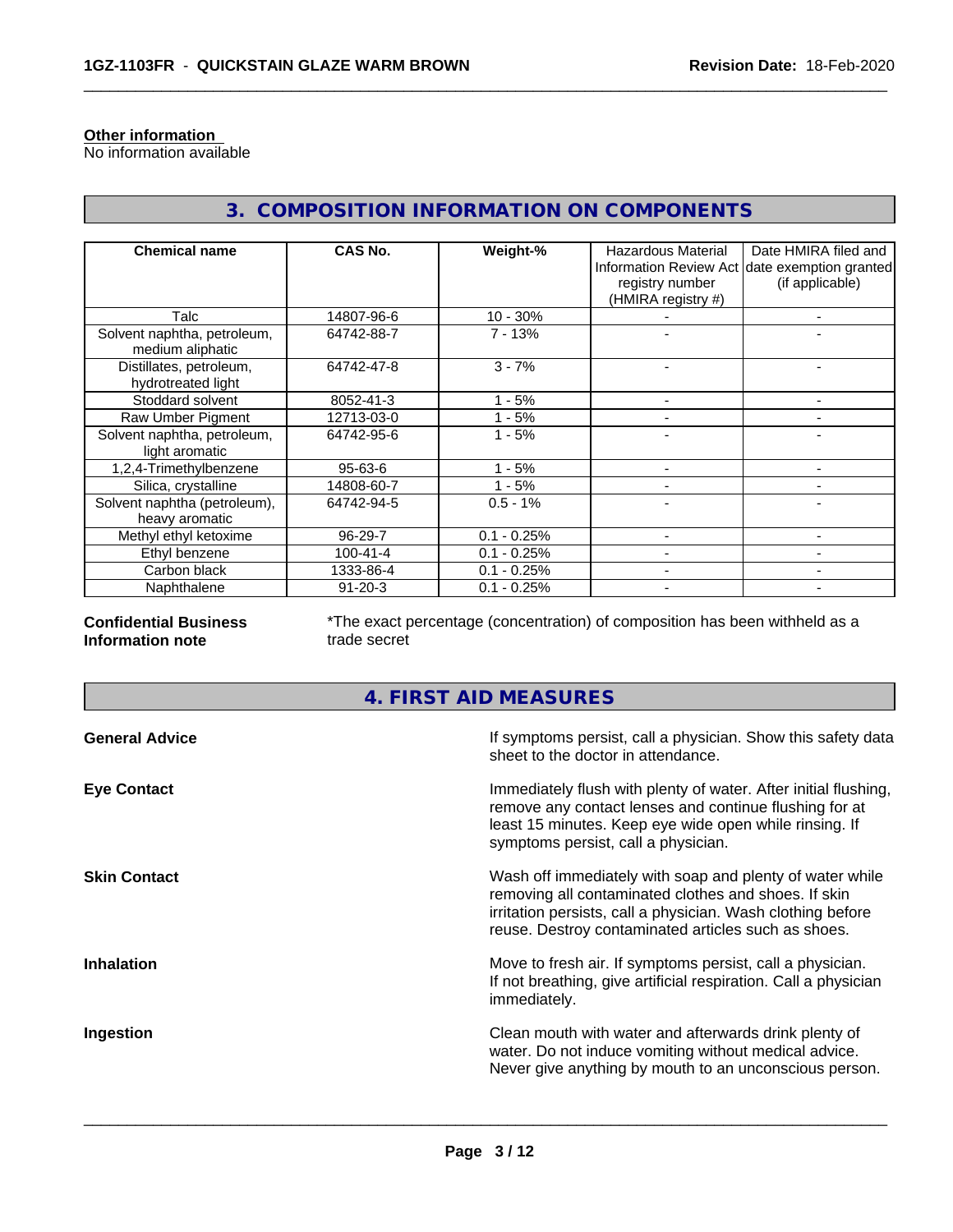|                                                                                  | Consult a physician.                                                                                                                                                                                                                                   |  |  |  |
|----------------------------------------------------------------------------------|--------------------------------------------------------------------------------------------------------------------------------------------------------------------------------------------------------------------------------------------------------|--|--|--|
| <b>Protection Of First-Aiders</b>                                                | Use personal protective equipment.                                                                                                                                                                                                                     |  |  |  |
| <b>Most Important Symptoms/Effects</b>                                           | May cause allergic skin reaction.                                                                                                                                                                                                                      |  |  |  |
| <b>Notes To Physician</b>                                                        | Treat symptomatically.                                                                                                                                                                                                                                 |  |  |  |
|                                                                                  | 5. FIRE-FIGHTING MEASURES                                                                                                                                                                                                                              |  |  |  |
| <b>Suitable Extinguishing Media</b>                                              | Foam, dry powder or water. Use extinguishing measures<br>that are appropriate to local circumstances and the<br>surrounding environment.                                                                                                               |  |  |  |
| Protective equipment and precautions for firefighters                            | As in any fire, wear self-contained breathing apparatus<br>pressure-demand, MSHA/NIOSH (approved or equivalent)<br>and full protective gear.                                                                                                           |  |  |  |
| <b>Specific Hazards Arising From The Chemical</b>                                | Combustible material. Closed containers may rupture if<br>exposed to fire or extreme heat. Keep product and empty<br>container away from heat and sources of ignition. Thermal<br>decomposition can lead to release of irritating gases and<br>vapors. |  |  |  |
| Sensitivity to mechanical impact                                                 | No                                                                                                                                                                                                                                                     |  |  |  |
| Sensitivity to static discharge                                                  | Yes                                                                                                                                                                                                                                                    |  |  |  |
| <b>Flash Point Data</b><br>Flash point (°F)<br>Flash Point (°C)<br><b>Method</b> | 105<br>41<br><b>PMCC</b>                                                                                                                                                                                                                               |  |  |  |
| <b>Flammability Limits In Air</b>                                                |                                                                                                                                                                                                                                                        |  |  |  |
| Lower flammability limit:<br><b>Upper flammability limit:</b>                    | Not available<br>Not available                                                                                                                                                                                                                         |  |  |  |
| Health: 1<br>Flammability: 2<br><b>NFPA</b>                                      | Instability: 0<br><b>Special: Not Applicable</b>                                                                                                                                                                                                       |  |  |  |
| <b>NFPA Legend</b>                                                               |                                                                                                                                                                                                                                                        |  |  |  |

 $\overline{\phantom{a}}$  ,  $\overline{\phantom{a}}$  ,  $\overline{\phantom{a}}$  ,  $\overline{\phantom{a}}$  ,  $\overline{\phantom{a}}$  ,  $\overline{\phantom{a}}$  ,  $\overline{\phantom{a}}$  ,  $\overline{\phantom{a}}$  ,  $\overline{\phantom{a}}$  ,  $\overline{\phantom{a}}$  ,  $\overline{\phantom{a}}$  ,  $\overline{\phantom{a}}$  ,  $\overline{\phantom{a}}$  ,  $\overline{\phantom{a}}$  ,  $\overline{\phantom{a}}$  ,  $\overline{\phantom{a}}$ 

- 0 Not Hazardous
- 1 Slightly
- 2 Moderate
- 3 High
- 4 Severe

*The ratings assigned are only suggested ratings, the contractor/employer has ultimate responsibilities for NFPA ratings where this system is used.*

*Additional information regarding the NFPA rating system is available from the National Fire Protection Agency (NFPA) at www.nfpa.org.*

## **6. ACCIDENTAL RELEASE MEASURES**

**Personal Precautions Precautions** Use personal protective equipment. Remove all sources of ignition.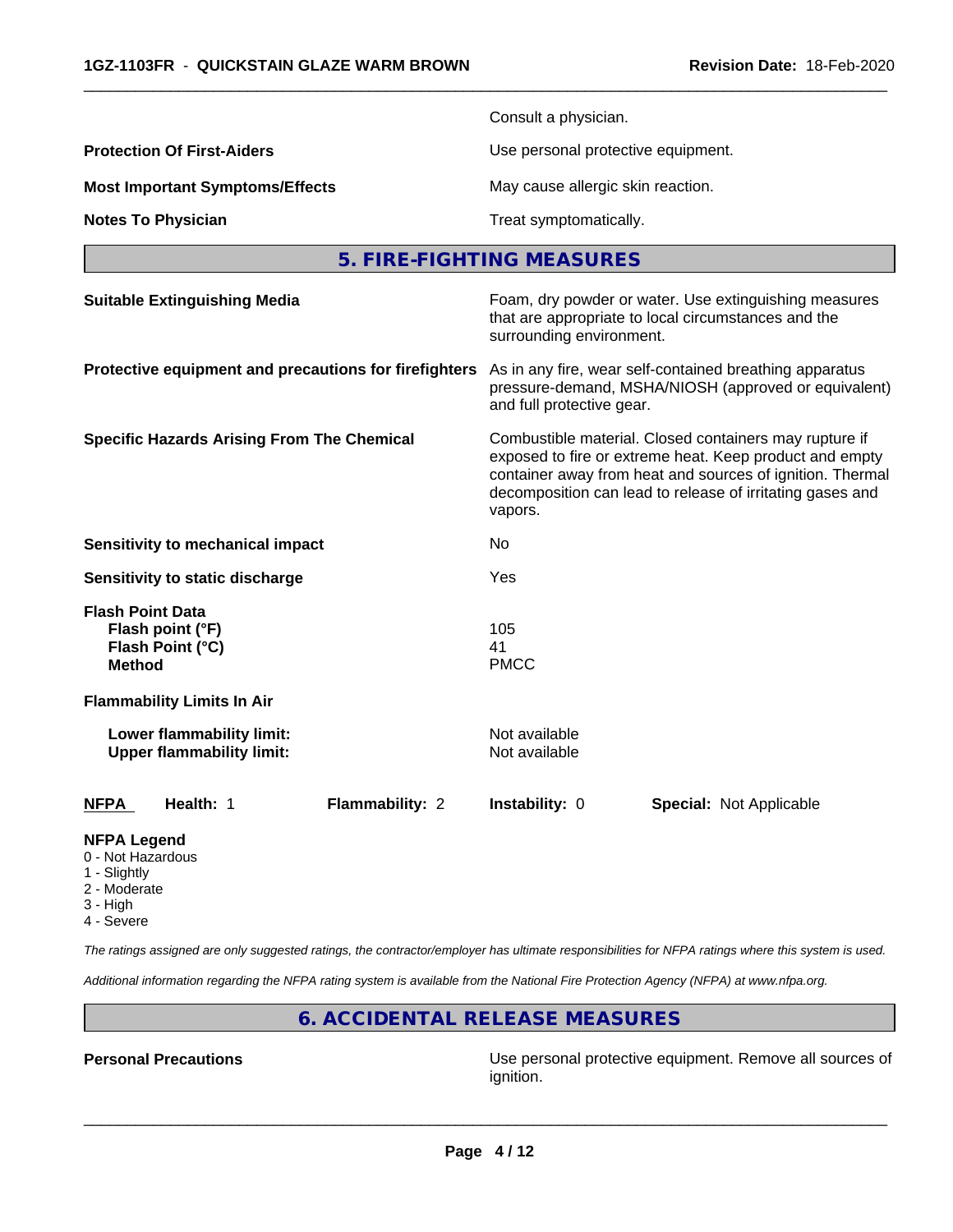| <b>Other Information</b>         | Prevent further leakage or spillage if safe to do so. Do not<br>allow material to contaminate ground water system.<br>Prevent product from entering drains. Do not flush into<br>surface water or sanitary sewer system. Local authorities<br>should be advised if significant spillages cannot be<br>contained.                                                                                    |
|----------------------------------|-----------------------------------------------------------------------------------------------------------------------------------------------------------------------------------------------------------------------------------------------------------------------------------------------------------------------------------------------------------------------------------------------------|
| <b>Environmental precautions</b> | See Section 12 for additional Ecological Information.                                                                                                                                                                                                                                                                                                                                               |
| <b>Methods for Cleaning Up</b>   | Dam up. Soak up with inert absorbent material. Pick up<br>and transfer to properly labeled containers. Clean<br>contaminated surface thoroughly.                                                                                                                                                                                                                                                    |
|                                  | 7. HANDLING AND STORAGE                                                                                                                                                                                                                                                                                                                                                                             |
| Handling                         | Use only in area provided with appropriate exhaust<br>ventilation. Do not breathe vapors or spray mist. Wear<br>personal protective equipment. Take precautionary<br>measures against static discharges. To avoid ignition of<br>vapors by static electricity discharge, all metal parts of the<br>equipment must be grounded. Keep away from open<br>flames, hot surfaces and sources of ignition. |
| <b>Storage</b>                   | Keep containers tightly closed in a dry, cool and<br>well-ventilated place. Keep away from heat. Keep away<br>from open flames, hot surfaces and sources of ignition.<br>Keep in properly labeled containers. Keep out of the reach<br>of children.                                                                                                                                                 |
|                                  | <b>DANGER</b> - Rags, steel wool or waste soaked with this<br>product may spontaneously catch fire if improperly<br>discarded. Immediately after use, place rags, steel wool or<br>waste in a sealed water-filled metal container.                                                                                                                                                                  |
| <b>Incompatible Materials</b>    | Incompatible with strong acids and bases and strong<br>oxidizing agents.                                                                                                                                                                                                                                                                                                                            |

 $\overline{\phantom{a}}$  ,  $\overline{\phantom{a}}$  ,  $\overline{\phantom{a}}$  ,  $\overline{\phantom{a}}$  ,  $\overline{\phantom{a}}$  ,  $\overline{\phantom{a}}$  ,  $\overline{\phantom{a}}$  ,  $\overline{\phantom{a}}$  ,  $\overline{\phantom{a}}$  ,  $\overline{\phantom{a}}$  ,  $\overline{\phantom{a}}$  ,  $\overline{\phantom{a}}$  ,  $\overline{\phantom{a}}$  ,  $\overline{\phantom{a}}$  ,  $\overline{\phantom{a}}$  ,  $\overline{\phantom{a}}$ 

# **8. EXPOSURE CONTROLS/PERSONAL PROTECTION**

## **Exposure Limits**

| <b>Chemical name</b>                          | <b>ACGIH TLV</b>                                                                                                                              | <b>Alberta</b>           | <b>British Columbia</b>                                                                 | <b>Ontario</b>            | Quebec                      |
|-----------------------------------------------|-----------------------------------------------------------------------------------------------------------------------------------------------|--------------------------|-----------------------------------------------------------------------------------------|---------------------------|-----------------------------|
| Talc                                          | TWA: $2 \text{ mg/m}^3$<br>particulate matter<br>containing no<br>asbestos and <1%<br>crystalline silica,<br>respirable particulate<br>matter | $2 \text{ mg/m}^3$ - TWA | 2 mg/m <sup>3</sup> - TWA                                                               | 2 mg/m <sup>3</sup> - TWA | 3 mg/m <sup>3</sup> - TWAEV |
| Distillates, petroleum,<br>hydrotreated light | N/E                                                                                                                                           | N/E                      | $200 \text{ mg/m}^3$ - TWA<br>Skin absorption can<br>contribute to overall<br>exposure. | N/E                       | N/E                         |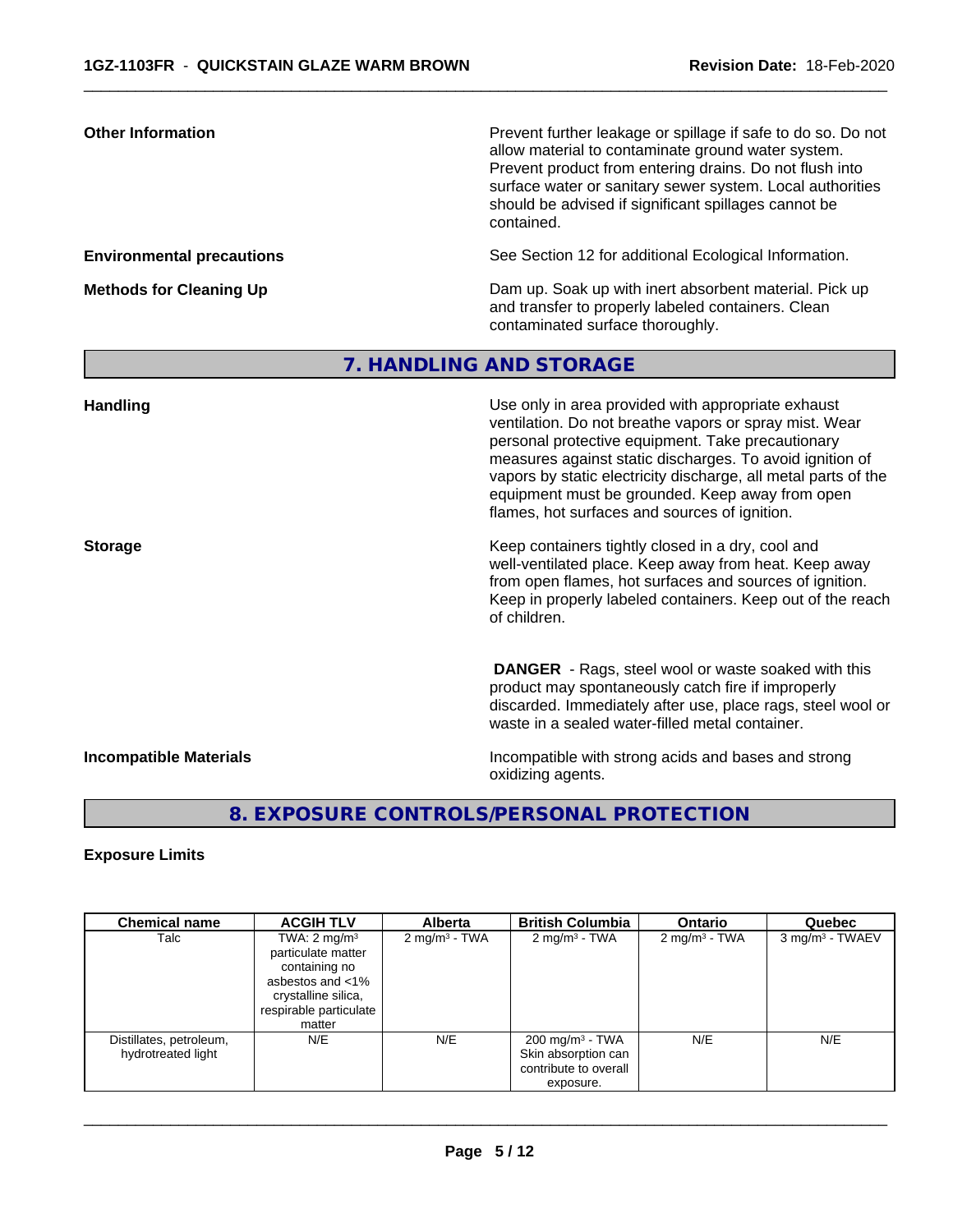### **1GZ-1103FR** - **QUICKSTAIN GLAZE WARM BROWN Revision Date:** 18-Feb-2020

| Stoddard solvent    | TWA: 100 ppm                                                                                                                          | 100 ppm - TWA<br>$572$ mg/m <sup>3</sup> - TWA                                                                                                            | 290 mg/m <sup>3</sup> - TWA<br>580 mg/m <sup>3</sup> - STEL                                       | 525 mg/m $3$ - TWA                                              | 100 ppm - TWAEV<br>525 mg/m <sup>3</sup> - TWAEV                                                   |
|---------------------|---------------------------------------------------------------------------------------------------------------------------------------|-----------------------------------------------------------------------------------------------------------------------------------------------------------|---------------------------------------------------------------------------------------------------|-----------------------------------------------------------------|----------------------------------------------------------------------------------------------------|
| Raw Umber Pigment   | TWA: 0.02 mg/m <sup>3</sup> Mn<br>respirable particulate<br>matter<br>TWA: $0.1 \text{ mg/m}^3$ Mn<br>inhalable particulate<br>matter | $0.2$ mg/m <sup>3</sup> - TWA                                                                                                                             | $0.2$ mg/m <sup>3</sup> - TWA<br>$0.02$ mg/m <sup>3</sup> - TWA<br>Adverse reproductive<br>effect | $0.02$ mg/m <sup>3</sup> - TWA<br>$0.1$ mg/m <sup>3</sup> - TWA | $0.2$ mg/m <sup>3</sup> - TWAEV                                                                    |
| Silica, crystalline | TWA: 0.025 mg/m <sup>3</sup><br>respirable particulate<br>matter                                                                      | $0.025$ mg/m <sup>3</sup> - TWA                                                                                                                           | $0.025$ mg/m <sup>3</sup> - TWA                                                                   | $0.10$ mg/m <sup>3</sup> - TWA                                  | $0.1$ mg/m <sup>3</sup> - TWAEV                                                                    |
| Ethyl benzene       | TWA: 20 ppm                                                                                                                           | 100 ppm - TWA<br>434 mg/m <sup>3</sup> - TWA<br>125 ppm - STEL<br>543 mg/m $3 -$ STEL                                                                     | 20 ppm - TWA                                                                                      | 20 ppm - TWA                                                    | 100 ppm - TWAEV<br>434 mg/m <sup>3</sup> - TWAEV<br>125 ppm - STEV<br>543 mg/m <sup>3</sup> - STEV |
| Carbon black        | TWA: $3 \text{ mq/m}^3$<br>inhalable particulate<br>matter                                                                            | $3.5 \text{ mg/m}^3$ - TWA                                                                                                                                | $3$ mg/m <sup>3</sup> - TWA                                                                       | $3$ mg/m $3$ - TWA                                              | $3.5$ mg/m <sup>3</sup> - TWAEV                                                                    |
| Naphthalene         | TWA: 10 ppm<br>$S^*$                                                                                                                  | 10 ppm - TWA<br>52 mg/m <sup>3</sup> - TWA<br>15 ppm - STEL<br>79 mg/m <sup>3</sup> - STEL<br>Substance may be<br>readily absorbed<br>through intact skin | 10 ppm - TWA<br>Skin absorption can<br>contribute to overall<br>exposure.                         | 10 ppm - TWA<br>Danger of cutaneous<br>absorption               | 10 ppm - TWAEV<br>52 mg/m <sup>3</sup> - TWAEV<br>15 ppm - STEV<br>$79$ mg/m <sup>3</sup> - STEV   |

 $\overline{\phantom{a}}$  ,  $\overline{\phantom{a}}$  ,  $\overline{\phantom{a}}$  ,  $\overline{\phantom{a}}$  ,  $\overline{\phantom{a}}$  ,  $\overline{\phantom{a}}$  ,  $\overline{\phantom{a}}$  ,  $\overline{\phantom{a}}$  ,  $\overline{\phantom{a}}$  ,  $\overline{\phantom{a}}$  ,  $\overline{\phantom{a}}$  ,  $\overline{\phantom{a}}$  ,  $\overline{\phantom{a}}$  ,  $\overline{\phantom{a}}$  ,  $\overline{\phantom{a}}$  ,  $\overline{\phantom{a}}$ 

### **Legend**

ACGIH - American Conference of Governmental Industrial Hygienists

Alberta - Alberta Occupational Exposure Limits

British Columbia - British Columbia Occupational Exposure Limits

Ontario - Ontario Occupational Exposure Limits

Quebec - Quebec Occupational Exposure Limits

N/E - Not established

### **Personal Protective Equipment**

**Engineering Measures Ensure** Ensure adequate ventilation, especially in confined areas.

**Eye/Face Protection** Safety glasses with side-shields. If splashes are likely to occur, wear: Tightly fitting safety goggles **Skin Protection Skin Protection Skin Protective gloves.** Long sleeved clothing. Protective gloves. **Respiratory Protection In operations where exposure limits are exceeded, use a** NIOSH approved respirator that has been selected by a technically qualified person for the specific work conditions. When spraying the product or applying in confined areas, wear a NIOSH approved respirator specified for paint spray or organic vapors.

**Hygiene Measures Avoid contact with skin, eyes and clothing. Remove and Avoid contact with skin, eyes and clothing. Remove and** wash contaminated clothing before re-use. Wash thoroughly after handling. When using do not eat, drink or smoke.

## **9. PHYSICAL AND CHEMICAL PROPERTIES**

**Appearance** liquid **Density (Ibs/gal)** 9.4 - 9.8<br> **Specific Gravity** 3.12 - 1.17 **Specific Gravity** 

**Odor** solvent **Odor Threshold No information available** No information available **pH** No information available **Viscosity (cps)** No information available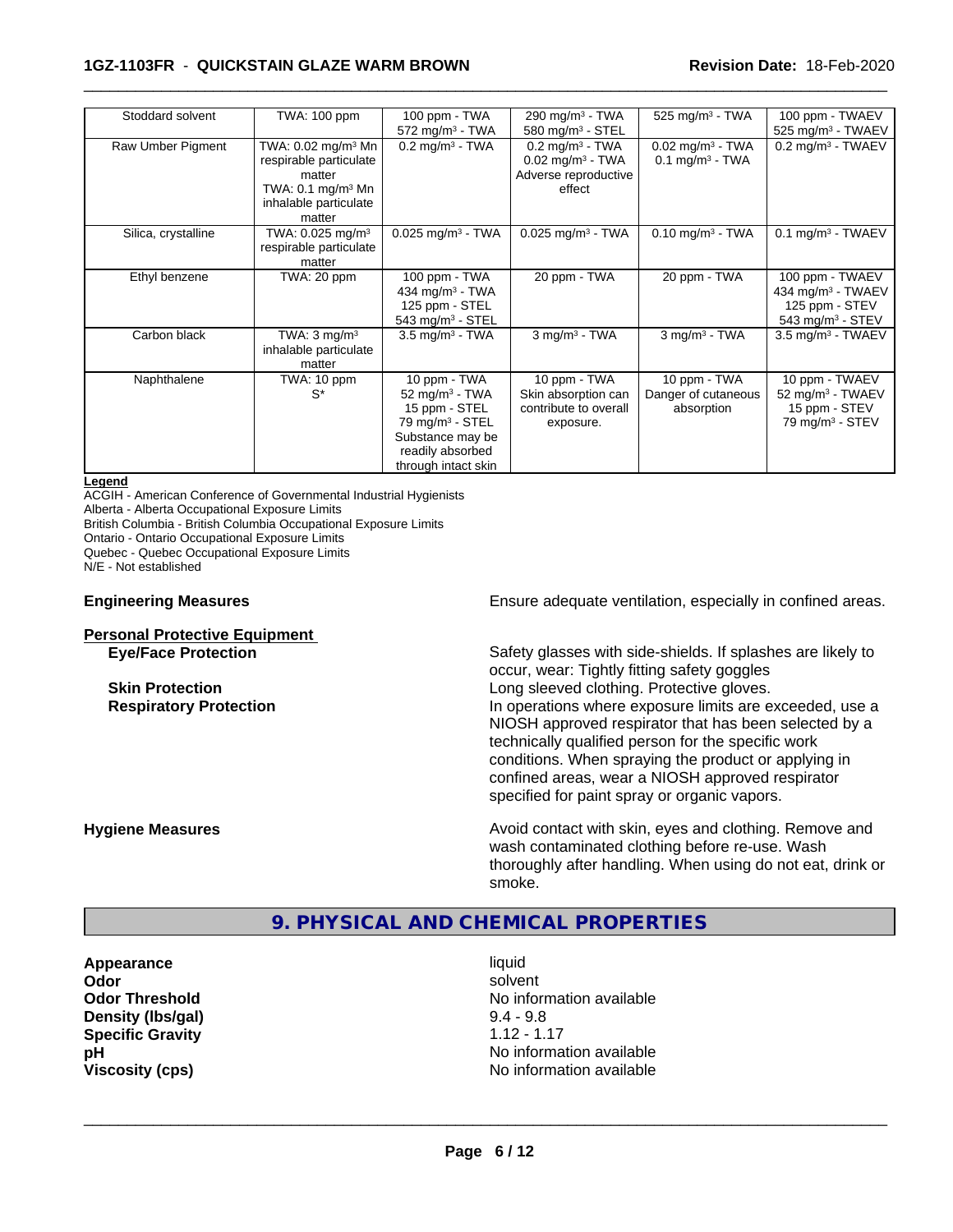**Solubility(ies)** No information available **Water solubility**<br> **Evaporation Rate**<br> **Evaporation Rate**<br> **Evaporation Rate Evaporation Rate Evaporation Rate** No information available<br> **Vapor pressure** No information available **Vapor density**<br> **We Solids**<br>
We Solids
2019 **Wt. % Solids** 65 - 75<br> **Vol. % Solids** 65 - 76 **Vol. % Solids Wt. % Volatiles** 25 - 35 **Vol. % Volatiles** 40 - 50 **VOC Regulatory Limit (g/L)** <350 **Boiling Point (°F)** 300 **Boiling Point (°C)** 149 **Freezing point (°F)** The state of the state of the Noinformation available **Freezing Point (°C)**<br> **Flash point (°F)**<br> **Flash point (°F)**<br> **Plash point (°F) Flash point (°F) Flash Point (°C)** 41 **Method** PMCC **Flammability (solid, gas)** Not applicable **Upper flammability limit:** Not applicable **Lower flammability limit:**<br> **Autoignition Temperature (°F)** Not applicable Not applicable available **Autoignition Temperature (°F) Autoignition Temperature (°C)** No information available **Decomposition Temperature (°F)** No information available **Decomposition Temperature (°C)** No information available **Partition coefficient** No information available

**No information available** 

 $\overline{\phantom{a}}$  ,  $\overline{\phantom{a}}$  ,  $\overline{\phantom{a}}$  ,  $\overline{\phantom{a}}$  ,  $\overline{\phantom{a}}$  ,  $\overline{\phantom{a}}$  ,  $\overline{\phantom{a}}$  ,  $\overline{\phantom{a}}$  ,  $\overline{\phantom{a}}$  ,  $\overline{\phantom{a}}$  ,  $\overline{\phantom{a}}$  ,  $\overline{\phantom{a}}$  ,  $\overline{\phantom{a}}$  ,  $\overline{\phantom{a}}$  ,  $\overline{\phantom{a}}$  ,  $\overline{\phantom{a}}$ 

# **10. STABILITY AND REACTIVITY**

| <b>Reactivity</b>                       | Not Applicable                                                                           |
|-----------------------------------------|------------------------------------------------------------------------------------------|
| <b>Chemical Stability</b>               | Stable under normal conditions. Hazardous polymerisation<br>does not occur.              |
| <b>Conditions to avoid</b>              | Keep away from open flames, hot surfaces, static<br>electricity and sources of ignition. |
| <b>Incompatible Materials</b>           | Incompatible with strong acids and bases and strong<br>oxidizing agents.                 |
| <b>Hazardous Decomposition Products</b> | Thermal decomposition can lead to release of irritating<br>gases and vapors.             |
| Possibility of hazardous reactions      | None under normal conditions of use.                                                     |

**11. TOXICOLOGICAL INFORMATION**

### **Product Information Information on likely routes of exposure**

**Acute Toxicity<br>Product Information** 

**Principal Routes of Exposure Exposure** Eye contact, skin contact and inhalation.

 $\overline{\phantom{a}}$  ,  $\overline{\phantom{a}}$  ,  $\overline{\phantom{a}}$  ,  $\overline{\phantom{a}}$  ,  $\overline{\phantom{a}}$  ,  $\overline{\phantom{a}}$  ,  $\overline{\phantom{a}}$  ,  $\overline{\phantom{a}}$  ,  $\overline{\phantom{a}}$  ,  $\overline{\phantom{a}}$  ,  $\overline{\phantom{a}}$  ,  $\overline{\phantom{a}}$  ,  $\overline{\phantom{a}}$  ,  $\overline{\phantom{a}}$  ,  $\overline{\phantom{a}}$  ,  $\overline{\phantom{a}}$ 

Repeated or prolonged exposure to organic solvents may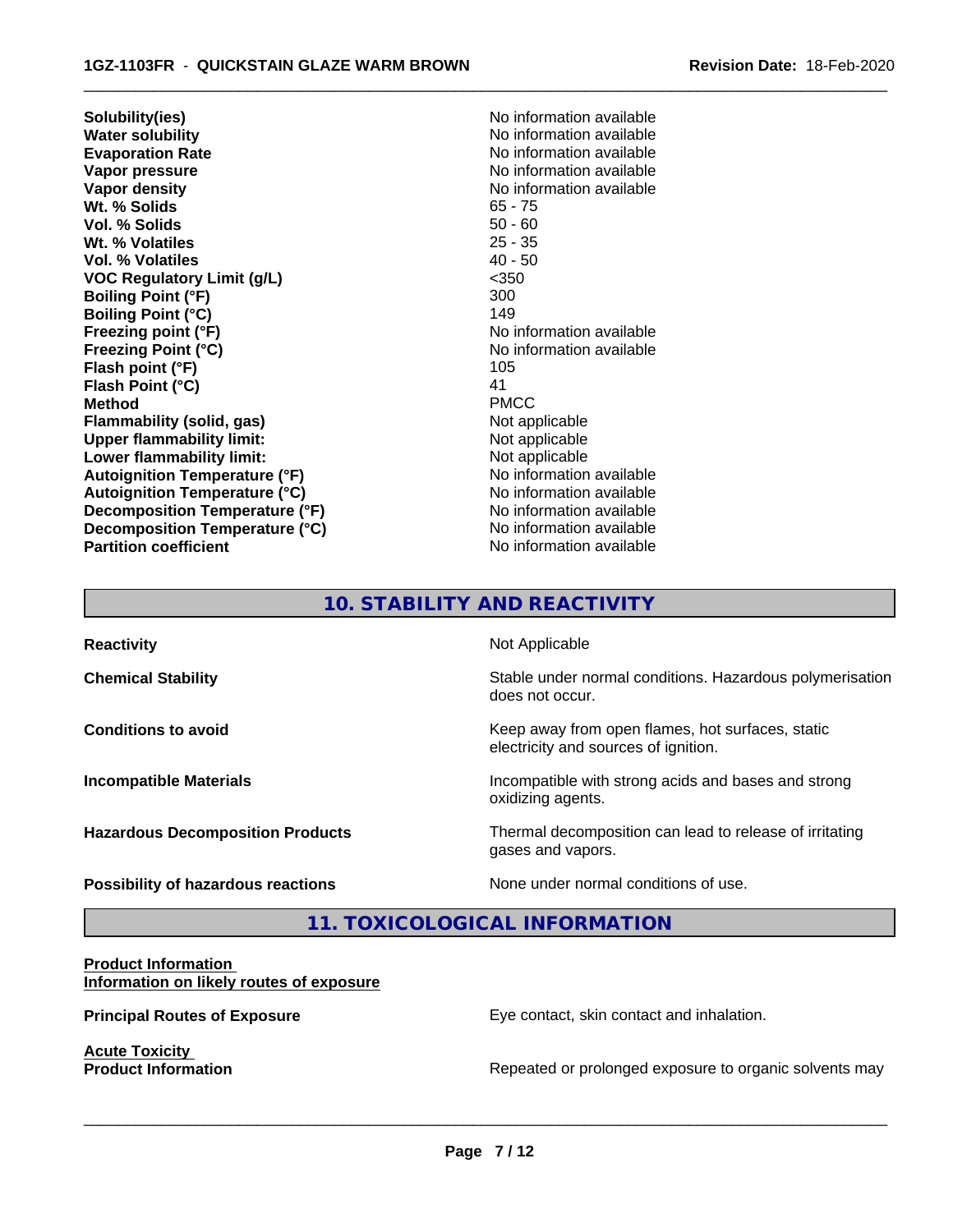lead to permanent brain and nervous system damage. Intentional misuse by deliberately concentrating and inhaling vapors may be harmful or fatal.

 $\overline{\phantom{a}}$  ,  $\overline{\phantom{a}}$  ,  $\overline{\phantom{a}}$  ,  $\overline{\phantom{a}}$  ,  $\overline{\phantom{a}}$  ,  $\overline{\phantom{a}}$  ,  $\overline{\phantom{a}}$  ,  $\overline{\phantom{a}}$  ,  $\overline{\phantom{a}}$  ,  $\overline{\phantom{a}}$  ,  $\overline{\phantom{a}}$  ,  $\overline{\phantom{a}}$  ,  $\overline{\phantom{a}}$  ,  $\overline{\phantom{a}}$  ,  $\overline{\phantom{a}}$  ,  $\overline{\phantom{a}}$ 

### **Symptoms related to the physical,chemical and toxicological characteristics**

| <b>Symptoms</b>                 | No information available                                                                                          |
|---------------------------------|-------------------------------------------------------------------------------------------------------------------|
|                                 | Delayed and immediate effects as well as chronic effects from short and long-term exposure                        |
| Eye contact                     | Contact with eyes may cause irritation.                                                                           |
| <b>Skin contact</b>             | May cause skin irritation and/or dermatitis. Prolonged skin<br>contact may defat the skin and produce dermatitis. |
| <b>Inhalation</b>               | High vapor / aerosol concentrations are irritating to the                                                         |
|                                 | eyes, nose, throat and lungs and may cause headaches,                                                             |
|                                 | dizziness, drowsiness, unconsciousness, and other central                                                         |
|                                 | nervous system effects.                                                                                           |
| Ingestion                       | Ingestion may cause irritation to mucous membranes.                                                               |
|                                 | Small amounts of this product aspirated into the                                                                  |
|                                 | respiratory system during ingestion or vomiting may cause                                                         |
|                                 | mild to severe pulmonary injury, possibly progressing to                                                          |
|                                 | death.                                                                                                            |
| <b>Sensitization</b>            | May cause an allergic skin reaction.                                                                              |
| <b>Neurological Effects</b>     | No information available.                                                                                         |
| <b>Mutagenic Effects</b>        | No information available.                                                                                         |
| <b>Reproductive Effects</b>     | No information available.                                                                                         |
| <b>Developmental Effects</b>    | No information available.                                                                                         |
| <b>Target organ effects</b>     | No information available.                                                                                         |
| <b>STOT - single exposure</b>   | No information available.                                                                                         |
| <b>STOT - repeated exposure</b> | Causes damage to organs through prolonged or repeated                                                             |
|                                 | exposure if inhaled.                                                                                              |
| Other adverse effects           | No information available.                                                                                         |
| <b>Aspiration Hazard</b>        | May be harmful if swallowed and enters airways. Small                                                             |
|                                 | amounts of this product aspirated into the respiratory                                                            |
|                                 | system during ingestion or vomiting may cause mild to                                                             |
|                                 | severe pulmonary injury, possibly progressing to death.                                                           |

### **Numerical measures of toxicity**

**The following values are calculated based on chapter 3.1 of the GHS document**

| ATEmix (oral)                        | 40348 mg/kg |
|--------------------------------------|-------------|
| <b>ATEmix (dermal)</b>               | 11481 mg/kg |
| <b>ATEmix (inhalation-dust/mist)</b> | 104.4 mg/L  |

## **Component Information**

| Chemical name                                                 | Oral LD50            | Dermal LD50             | Inhalation LC50        |
|---------------------------------------------------------------|----------------------|-------------------------|------------------------|
| Solvent naphtha, petroleum,<br>medium aliphatic<br>64742-88-7 | $> 25$ mL/kg (Rat)   | > 3000 mg/kg (Rabbit)   | . .                    |
| Distillates, petroleum, hydrotreated  <br>liaht<br>64742-47-8 | $>$ 5000 mg/kg (Rat) | $>$ 2000 mg/kg (Rabbit) | $> 5.2$ mg/L (Rat) 4 h |
| Solvent naphtha, petroleum, light<br>aromatic                 | $= 8400$ mg/kg (Rat) | $>$ 2000 mg/kg (Rabbit) | $= 3400$ ppm (Rat) 4 h |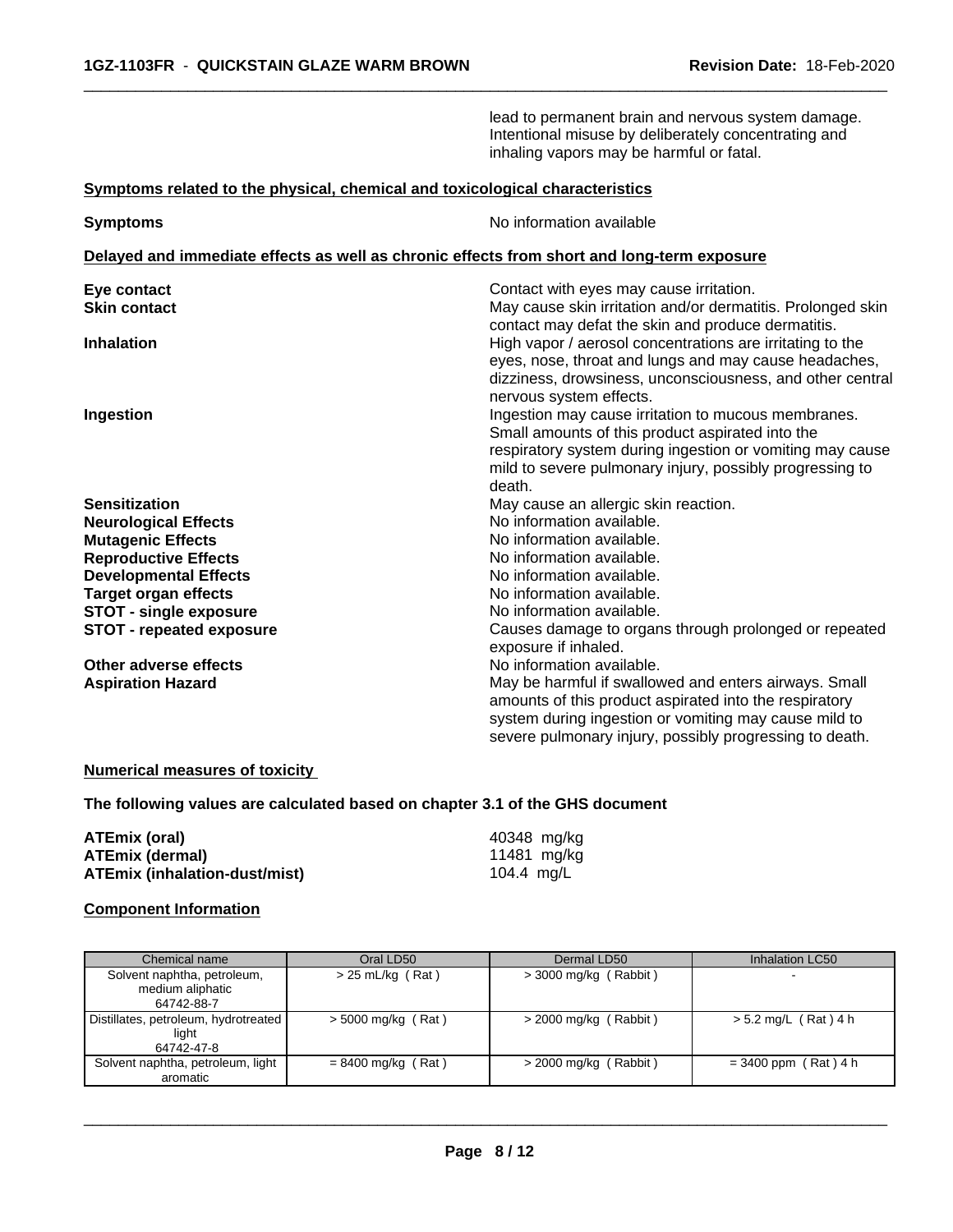### **1GZ-1103FR** - **QUICKSTAIN GLAZE WARM BROWN Revision Date:** 18-Feb-2020

| 64742-95-6                                                   |                                             |                                              |                                     |
|--------------------------------------------------------------|---------------------------------------------|----------------------------------------------|-------------------------------------|
| 1,2,4-Trimethylbenzene<br>$95 - 63 - 6$                      | $= 3280$ mg/kg (Rat)                        | $>$ 3160 mg/kg (Rabbit)                      | $= 18$ g/m <sup>3</sup> (Rat) 4 h   |
| Solvent naphtha (petroleum), heavy<br>aromatic<br>64742-94-5 | $>$ 5000 mg/kg (Rat)                        | $> 2$ mL/kg (Rabbit)                         | $>$ 590 mg/m <sup>3</sup> (Rat) 4 h |
| Methyl ethyl ketoxime<br>96-29-7                             | $= 930$ mg/kg (Rat)                         | 1000 - 1800 mg/kg (Rabbit)                   | $> 4.83$ mg/L (Rat) 4 h             |
| Ethyl benzene<br>$100 - 41 - 4$                              | $=$ 3500 mg/kg (Rat)                        | $= 15400$ mg/kg (Rabbit)                     | $= 17.4$ mg/L (Rat) 4 h             |
| Carbon black<br>1333-86-4                                    | $> 15400$ mg/kg (Rat)                       | $>$ 3 g/kg (Rabbit)                          | -                                   |
| Naphthalene<br>$91 - 20 - 3$                                 | $= 1110$ mg/kg (Rat)<br>$= 490$ mg/kg (Rat) | $= 1120$ mg/kg (Rabbit) > 20 g/kg<br>Rabbit) | $>$ 340 mg/m <sup>3</sup> (Rat) 1 h |
|                                                              |                                             |                                              |                                     |

**Chronic Toxicity** Contains: Crystalline Silica which has been determined to be carcinogenic to humans by IARC when in respirable form. Risk of cancer depends on duration and level of inhalation exposure to spray mist or dust from sanding the dried paint.

 $\overline{\phantom{a}}$  ,  $\overline{\phantom{a}}$  ,  $\overline{\phantom{a}}$  ,  $\overline{\phantom{a}}$  ,  $\overline{\phantom{a}}$  ,  $\overline{\phantom{a}}$  ,  $\overline{\phantom{a}}$  ,  $\overline{\phantom{a}}$  ,  $\overline{\phantom{a}}$  ,  $\overline{\phantom{a}}$  ,  $\overline{\phantom{a}}$  ,  $\overline{\phantom{a}}$  ,  $\overline{\phantom{a}}$  ,  $\overline{\phantom{a}}$  ,  $\overline{\phantom{a}}$  ,  $\overline{\phantom{a}}$ 

### **Carcinogenicity**

*The information below indicateswhether each agency has listed any ingredient as a carcinogen:.*

| Chemical name       | <b>IARC</b>                    | <b>NTP</b>                   |
|---------------------|--------------------------------|------------------------------|
|                     | - Human Carcinogen             | Known Human Carcinogen       |
| Silica, crystalline |                                |                              |
|                     | 2B - Possible Human Carcinogen |                              |
| l Ethvl benzene     |                                |                              |
|                     | 2B - Possible Human Carcinogen |                              |
| Carbon black        |                                |                              |
|                     | 2B - Possible Human Carcinogen | Reasonably Anticipated Human |
| Naphthalene         |                                | Carcinogen                   |

• Crystalline Silica has been determined to be carcinogenic to humans by IARC (1) when in respirable form. Risk of cancer depends on duration and level of inhalation exposure to spray mist or dust from sanding the dried paint.

### **Legend**

IARC - International Agency for Research on Cancer NTP - National Toxicity Program OSHA - Occupational Safety & Health Administration

**12. ECOLOGICAL INFORMATION**

## **Ecotoxicity Effects**

The environmental impact of this product has not been fully investigated.

### **Product Information**

## **Acute Toxicity to Fish**

No information available

### **Acute Toxicity to Aquatic Invertebrates**

No information available

### **Acute Toxicity to Aquatic Plants**

No information available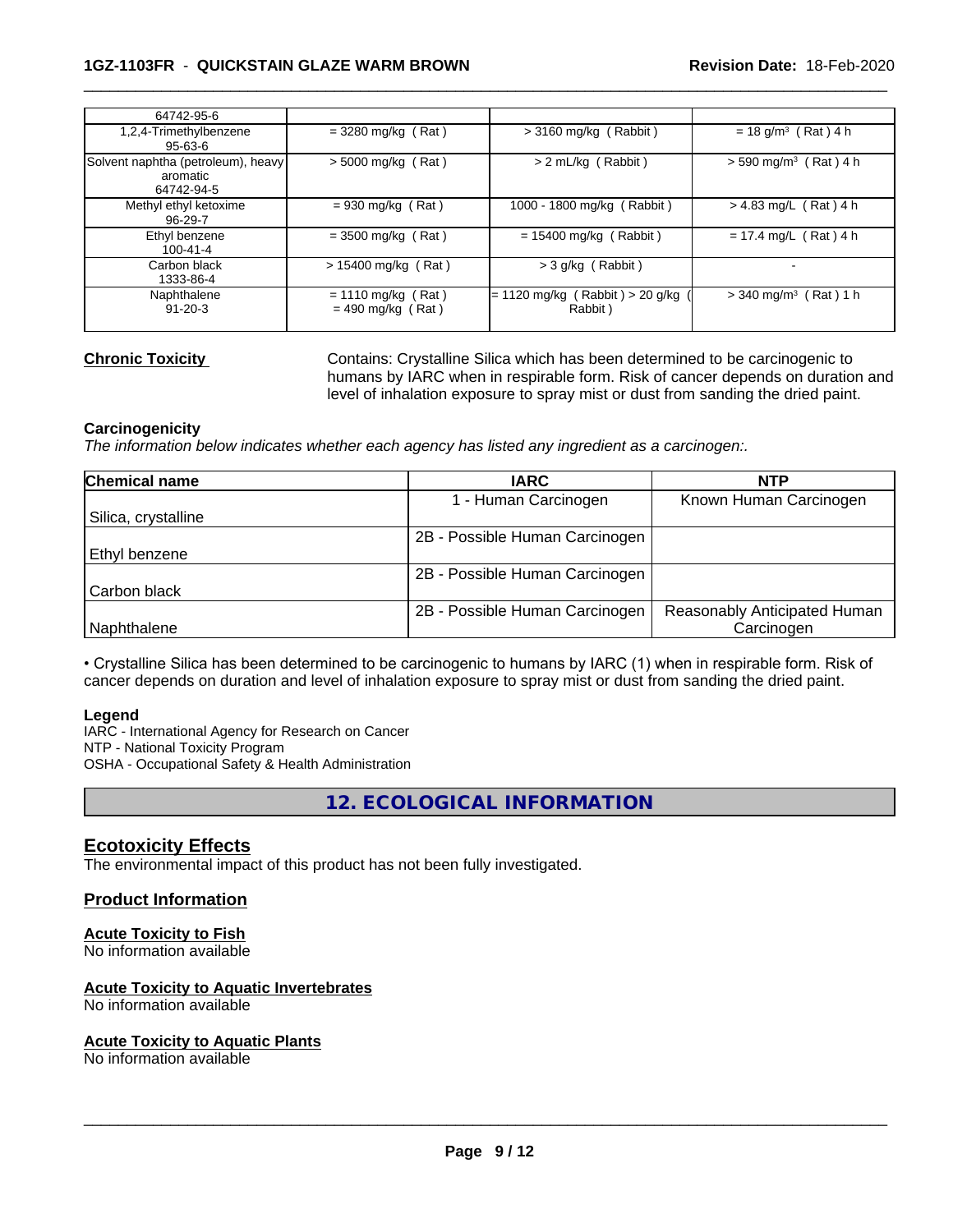$\overline{\phantom{a}}$  ,  $\overline{\phantom{a}}$  ,  $\overline{\phantom{a}}$  ,  $\overline{\phantom{a}}$  ,  $\overline{\phantom{a}}$  ,  $\overline{\phantom{a}}$  ,  $\overline{\phantom{a}}$  ,  $\overline{\phantom{a}}$  ,  $\overline{\phantom{a}}$  ,  $\overline{\phantom{a}}$  ,  $\overline{\phantom{a}}$  ,  $\overline{\phantom{a}}$  ,  $\overline{\phantom{a}}$  ,  $\overline{\phantom{a}}$  ,  $\overline{\phantom{a}}$  ,  $\overline{\phantom{a}}$ 

### **Persistence / Degradability**

No information available.

### **Bioaccumulation**

There is no data for this product.

### **Mobility in Environmental Media**

No information available.

### **Ozone**

No information available

## **Component Information**

### **Acute Toxicity to Fish**

Methyl ethyl ketoxime LC50: 48 mg/L (Bluegill sunfish - 96 hr.) Ethyl benzene LC50: 12.1 mg/L (Fathead Minnow - 96 hr.)

### **Acute Toxicity to Aquatic Invertebrates**

Methyl ethyl ketoxime EC50: 750 mg/L (Daphnia magna - 48 hr.) Ethyl benzene EC50: 1.8 mg/L (Daphnia magna - 48 hr.)

### **Acute Toxicity to Aquatic Plants**

Ethyl benzene EC50: 4.6 mg/L (Green algae (Scenedesmus subspicatus), 72 hrs.)

|                                | 13. DISPOSAL CONSIDERATIONS                                                                                                                                                                                                           |
|--------------------------------|---------------------------------------------------------------------------------------------------------------------------------------------------------------------------------------------------------------------------------------|
| <b>Waste Disposal Method</b>   | Dispose of in accordance with federal, state, provincial, and local regulations.<br>Local requirements may vary, consult your sanitation department or<br>state-designated environmental protection agency for more disposal options. |
| <b>Empty Container Warning</b> | Emptied containers may retain product residue. Follow label warnings even after<br>container is emptied. Residual vapors may explode on ignition.                                                                                     |
|                                | 14. TRANSPORT INFORMATION                                                                                                                                                                                                             |

| TDG                         |              |  |
|-----------------------------|--------------|--|
| <b>Proper Shipping Name</b> | <b>PAINT</b> |  |
| <b>Hazard class</b>         |              |  |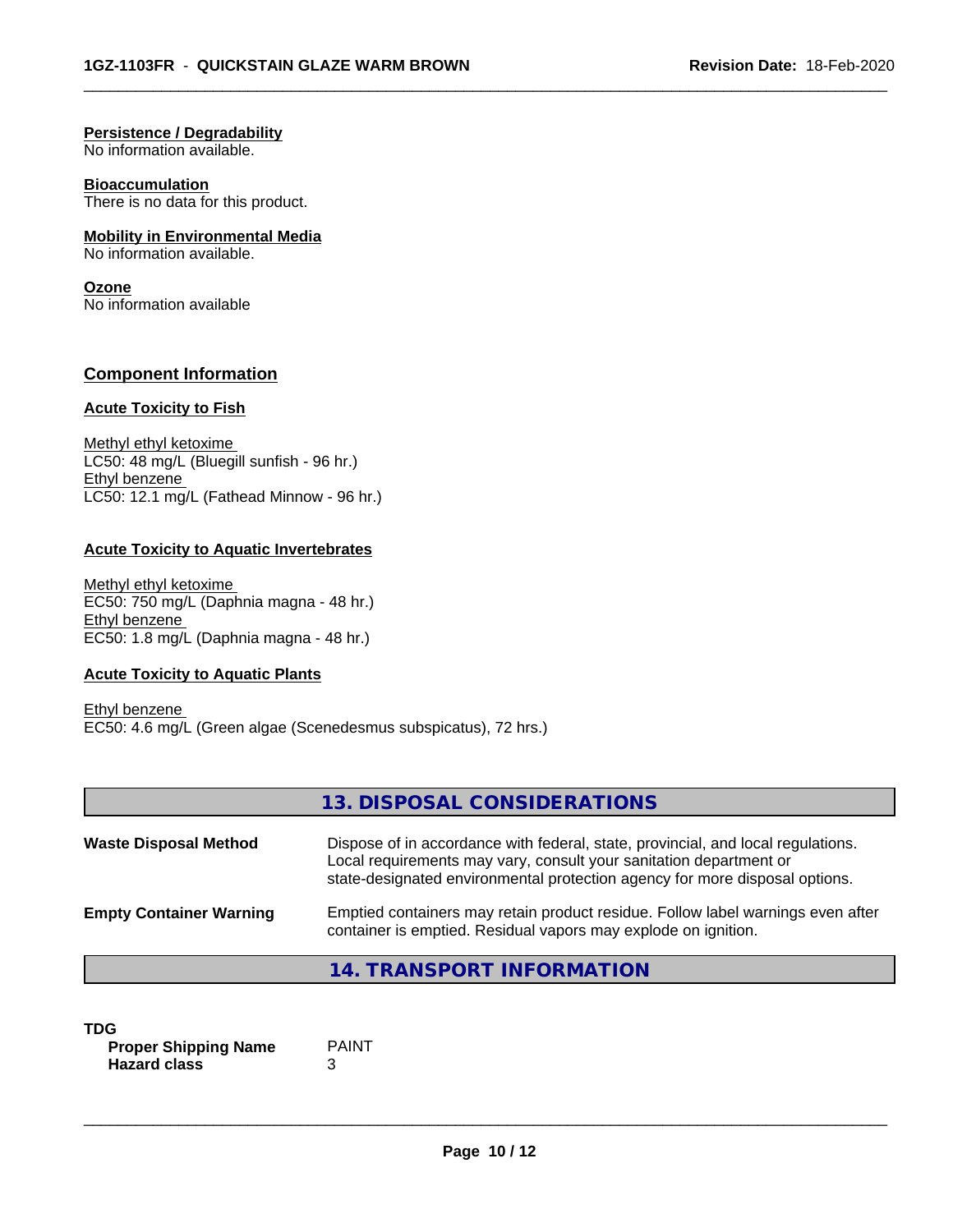| UN-No.               | UN1263                |
|----------------------|-----------------------|
| <b>Packing Group</b> |                       |
| <b>Description</b>   | UN1263, PAINT, 3, III |

In Canada, Class 3 flammable liquids may be reclassified as non-regulated for domestic ground transportation if they meet the requirements of TDG General Exemption SOR/2008-34.

 $\overline{\phantom{a}}$  ,  $\overline{\phantom{a}}$  ,  $\overline{\phantom{a}}$  ,  $\overline{\phantom{a}}$  ,  $\overline{\phantom{a}}$  ,  $\overline{\phantom{a}}$  ,  $\overline{\phantom{a}}$  ,  $\overline{\phantom{a}}$  ,  $\overline{\phantom{a}}$  ,  $\overline{\phantom{a}}$  ,  $\overline{\phantom{a}}$  ,  $\overline{\phantom{a}}$  ,  $\overline{\phantom{a}}$  ,  $\overline{\phantom{a}}$  ,  $\overline{\phantom{a}}$  ,  $\overline{\phantom{a}}$ 

| ICAO / IATA | Contact the preparer for further information. |
|-------------|-----------------------------------------------|
|             |                                               |

**IMDG / IMO** Contact the preparer for further information.

# **15. REGULATORY INFORMATION**

# **International Inventories**

| <b>TSCA: United States</b> | Yes - All components are listed or exempt. |
|----------------------------|--------------------------------------------|
| <b>DSL: Canada</b>         | Yes - All components are listed or exempt. |

# **National Pollutant Release Inventory (NPRI)**

### **NPRI Parts 1- 4**

This product contains the following Parts 1-4 NPRI chemicals:

| Chemical name          | CAS No.  | Weight-%    | <b>NPRI Parts 1-4</b> |
|------------------------|----------|-------------|-----------------------|
| 1,2,4-Trimethylbenzene | 95-63-6  | $-5%$       | ∟isted                |
| Ethyl benzene          | 100-41-4 | 0.1 - 0.25% | ∟isted                |
| Naphthalene            | 91-20-3  | 0.1 - 0.25% | ∟isted                |

### **NPRI Part 5**

This product contains the following NPRI Part 5 Chemicals:

| <b>Chemical name</b>                 | CAS No.    | Weight-%    | <b>NPRI Part 5</b> |  |
|--------------------------------------|------------|-------------|--------------------|--|
| Solvent naphtha, petroleum, medium   | 64742-88-7 | 7 - 13%     | Listed             |  |
| aliphatic                            |            |             |                    |  |
| Distillates, petroleum, hydrotreated | 64742-47-8 | $3 - 7%$    | Listed             |  |
| liaht                                |            |             |                    |  |
| Stoddard solvent                     | 8052-41-3  | 1 - 5%      | Listed             |  |
| Solvent naphtha, petroleum, light    | 64742-95-6 | $1 - 5%$    | Listed             |  |
| aromatic                             |            |             |                    |  |
| 1,2,4-Trimethylbenzene               | 95-63-6    | $1 - 5%$    | Listed             |  |
| Solvent naphtha (petroleum), heavy   | 64742-94-5 | $0.5 - 1\%$ | Listed             |  |
| aromatic                             |            |             |                    |  |

### **WHMIS Regulatory Status**

This product has been classified in accordance with the hazard criteria of the Hazardous Products Regulations (HPR) and the SDS contains all the information required by the HPR.